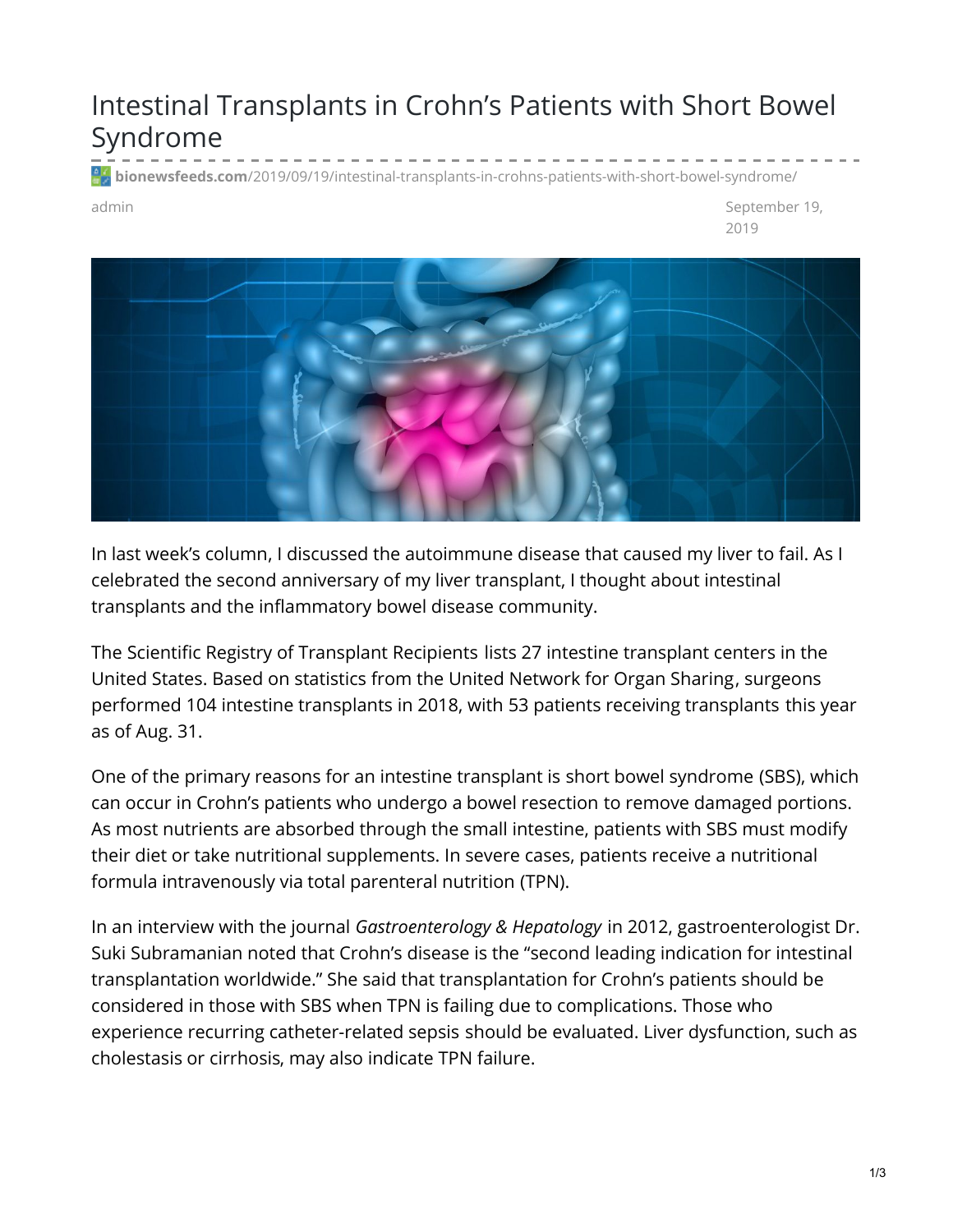According to the Organ Procurement and [Transplantation](https://optn.transplant.hrsa.gov/data/organ-datasource/Intestine/) Network (OPTN), the entire intestine or a segment can be transplanted. The operation is often performed in conjunction with a liver transplant. While most organ donations come from deceased donors, a living donation of an intestinal segment is possible.

Becoming an intestinal transplant candidate and finding a donor is a [complex](https://www.organdonor.gov/about/process/transplant-process.html) and sometimes lengthy process. When the patient is first referred to a transplant center for evaluation, a transplant nurse [coordinator](https://my.clevelandclinic.org/departments/transplant/programs/intestine/process) acts as the main point of contact to educate the patient about the transplant process.

Doctors, nurses, surgeons, and technicians perform medical tests to determine the patient's overall health and blood and tissue type. As Dr. Subramanian mentions, active systemic infection or cancer disqualifies the patient for candidacy. However, from my personal experience as a transplant recipient, the patient can be reevaluated after successful treatment.

Along with a physical evaluation, a psychologist or psychiatrist, social worker, and financial coordinator assess the patient's mental, emotional, and financial stability. The psychologist or psychiatrist helps the patient cope with the depression or anxiety he or she may experience pre- and post-operation. The financial coordinator assists with communicating with the insurance company and applying for financial assistance, if necessary. The social worker ensures that the patient has an adequate support system.

After performing all evaluations, a committee consisting of healthcare providers at the transplant center reviews the patient's case. If the center accepts the patient for surgery, it sends the case to the patient's health insurance company for approval. If the center denies the patient, the patient can attend another transplant center for evaluation, and the process starts over. Once the insurance company approves the transplant, the patient is listed on the national OPTN waiting list.

Finding a donor match can take hours, months, or even years. Physiological factors, like blood type and body size, are key factors for intestine transplants. When matching the donor intestine to a waiting list candidate, the U.S. Government Information on Organ Donation and Transplantation website [stresses](https://www.organdonor.gov/about/process/matching.html) that "the ABO blood group must be identical because of the higher risk of graft-versus-host-disease (GVHD), a violent immune reaction by the lymphocytes within the donor organ against the recipient's body that can lead to death."

Additionally, it warns that the patient's abdominal cavity can shrink, so the donor must be smaller in size. Intestinal transplant patients are also at a higher risk for infection from [cytomegalovirus](https://www.mayoclinic.org/diseases-conditions/cmv/symptoms-causes/syc-20355358) and [Epstein-Barr](https://www.cdc.gov/epstein-barr/about-ebv.html) virus. Therefore, patients who haven't previously been exposed to the viruses are not matched with donors who test positive.